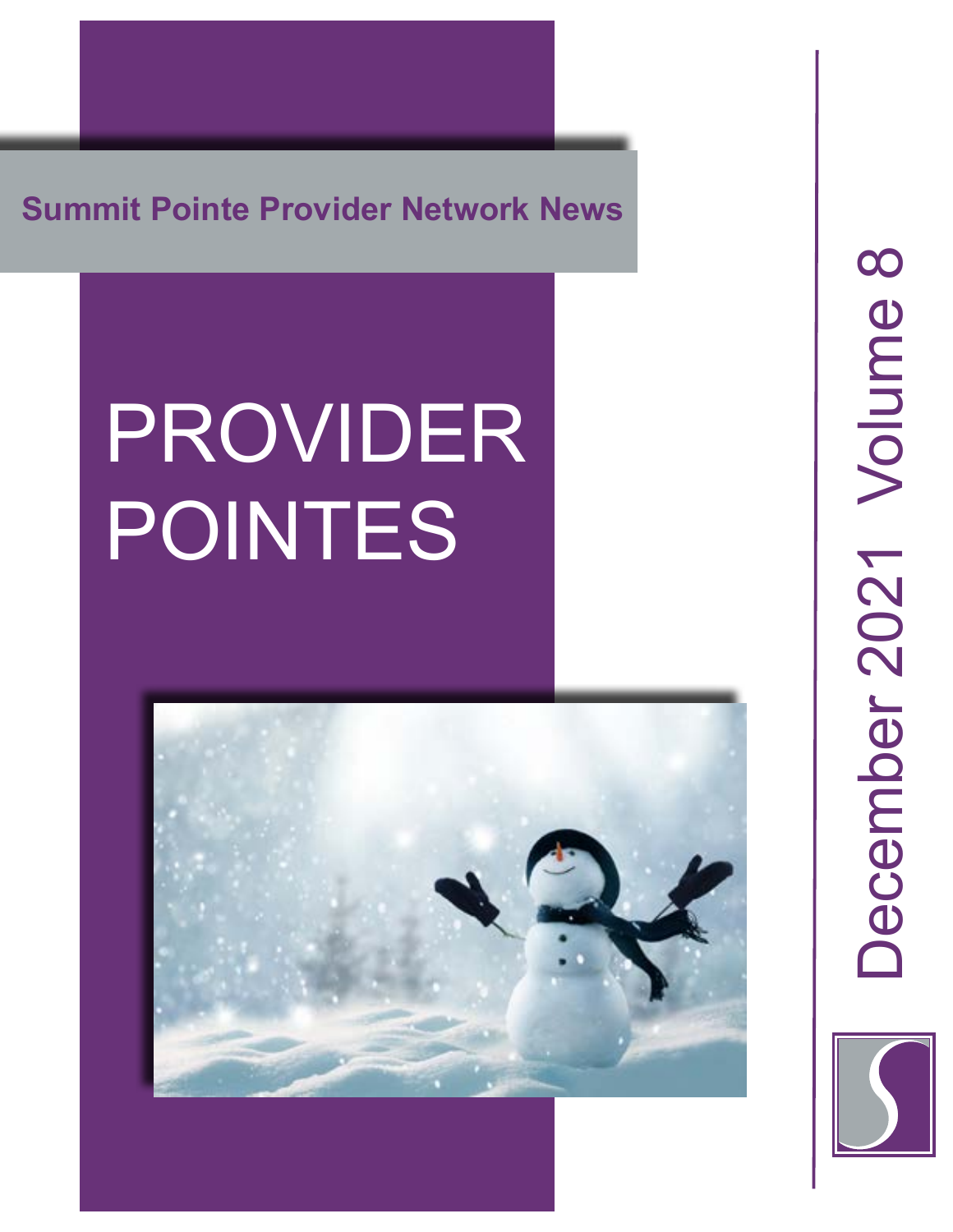

### **Continued Focus on Health**

-Rhea Freitag, Director of Provider Network-

Over the past few weeks, we have heard that there has been a significant rise in positive COVID-19 cases with customers as well as staff at your respective organizations. We strongly recommend that you consider vaccinations and boosters in this ongoing battle with the novel virus. We appreciate all that you do to mitigate the virus and protect yourself and the people we support. As a reminder, we do still have face masks available here at Summit Pointe for your use. Feel free to reach out to me directly if your organization is in need.

For additional information on vaccines, you can check out this <u>[here](
https://www.cdc.gov/coronavirus/2019-ncov/vaccines/keythingstoknow.html?s_cid=10493:covid%2019%20vaccines:sem.ga:p:RG:GM:gen:PTN:FY21
)</u>. For local information on COVID-19 for Calhoun County, you can check out this link [here](https://calhouncountymi.gov/departments/public_health_department/covid_data_dashboard.php).

## **Free Self-Care Resources for Staff**

We continue to run our FREE Keeping Healthcare Professionals Healthy groups. These groups are ongoing and you and your staff can join into the group at any time. Please share this resource widely and check it out if you are called. This is a grant funded initiative and it will be ongoing through this next fiscal year, so please utilize this valued resource. Self-care is so important, especially in the season when our days are short on sunlight hours!

#### **Professionals Healthy TOPICS COVERED WEEK 1** Compassion Fatigue WEEK<sub>2</sub> Grief and Loss Groups Will Start WEEK<sub>3</sub> Self-Care 8/30/21 **WEEK 4 MONDAYS** Secondary Trauma 12:00-1:00 pm WEEK 5 Feeling Helpless WEDNESDAYS and Hopeless 6:00-7:00 pm **WEEK 6** Boundaries Join Any Week Balancing Work / Home Life **ZOOM LINK** available at www.summitpointe.org

**Keeping Healthcare**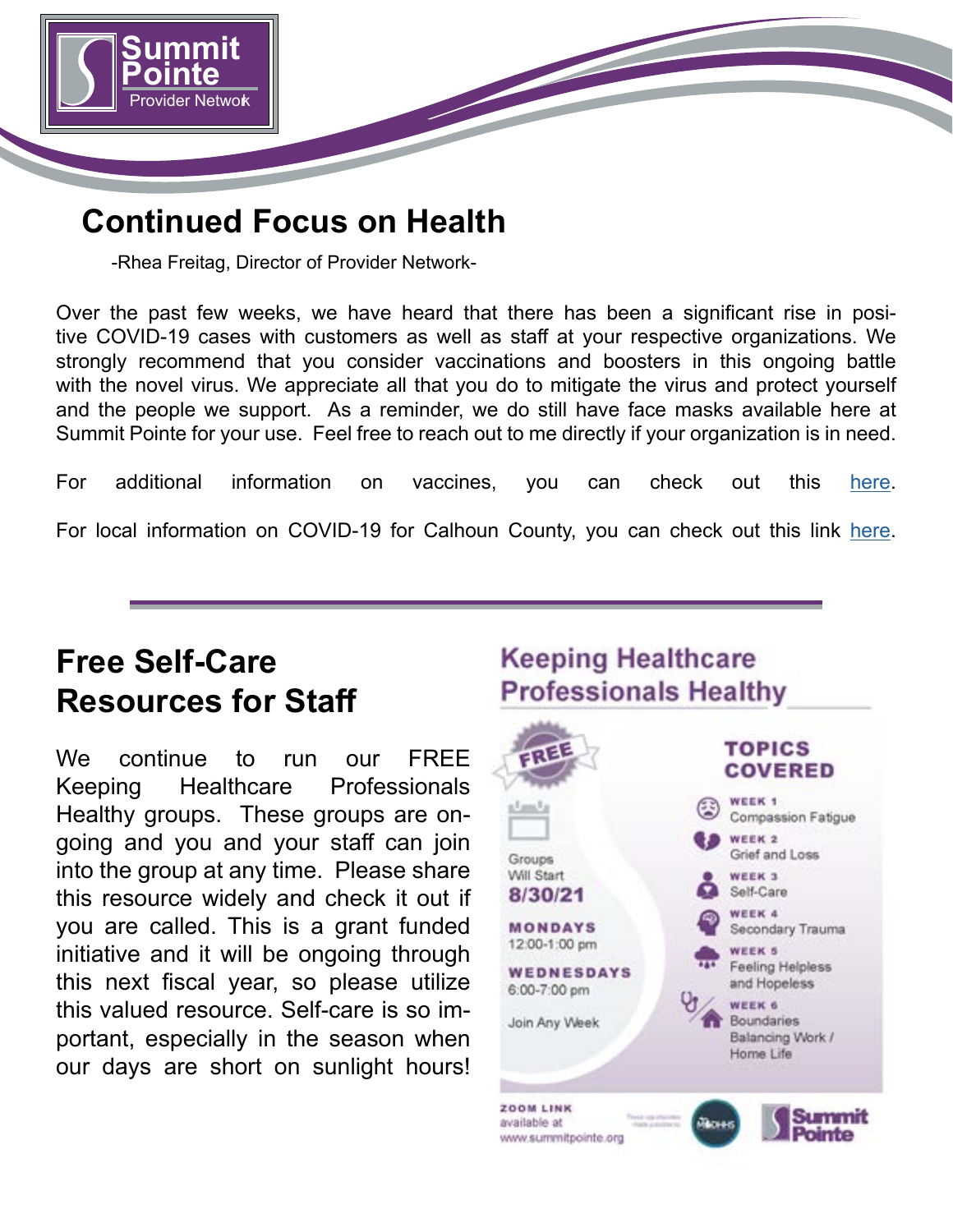

## **Direct Care Wage Update and Modifier Challenges**

-Rhea Freitag, Director of Provider Network-

In my short time here at Summit Pointe the main focus has been improving upon our business processes and establishing relationships with our network. As many of you know, we have not been as timely as we could be in terms of processing the Direct Care Wage pass through, which is a key element in our provider's ability to attract and retain high quality staff to serve your respective organizations. As outlined in my communication to our Network on 12/8/2021, we are working on implementing process improvements and resources to change our strategy on this topic for the next fiscal year.

Additionally we are working through significant changes in modifiers that are now required by the Michigan Department of Health and Human Services as of 10/1/2021. These changes are vast and complicated and they have had impacts on our normal business process. We are focusing all of our energy and efforts to these two issues within the newly established Provider Network team here at Summit Pointe.